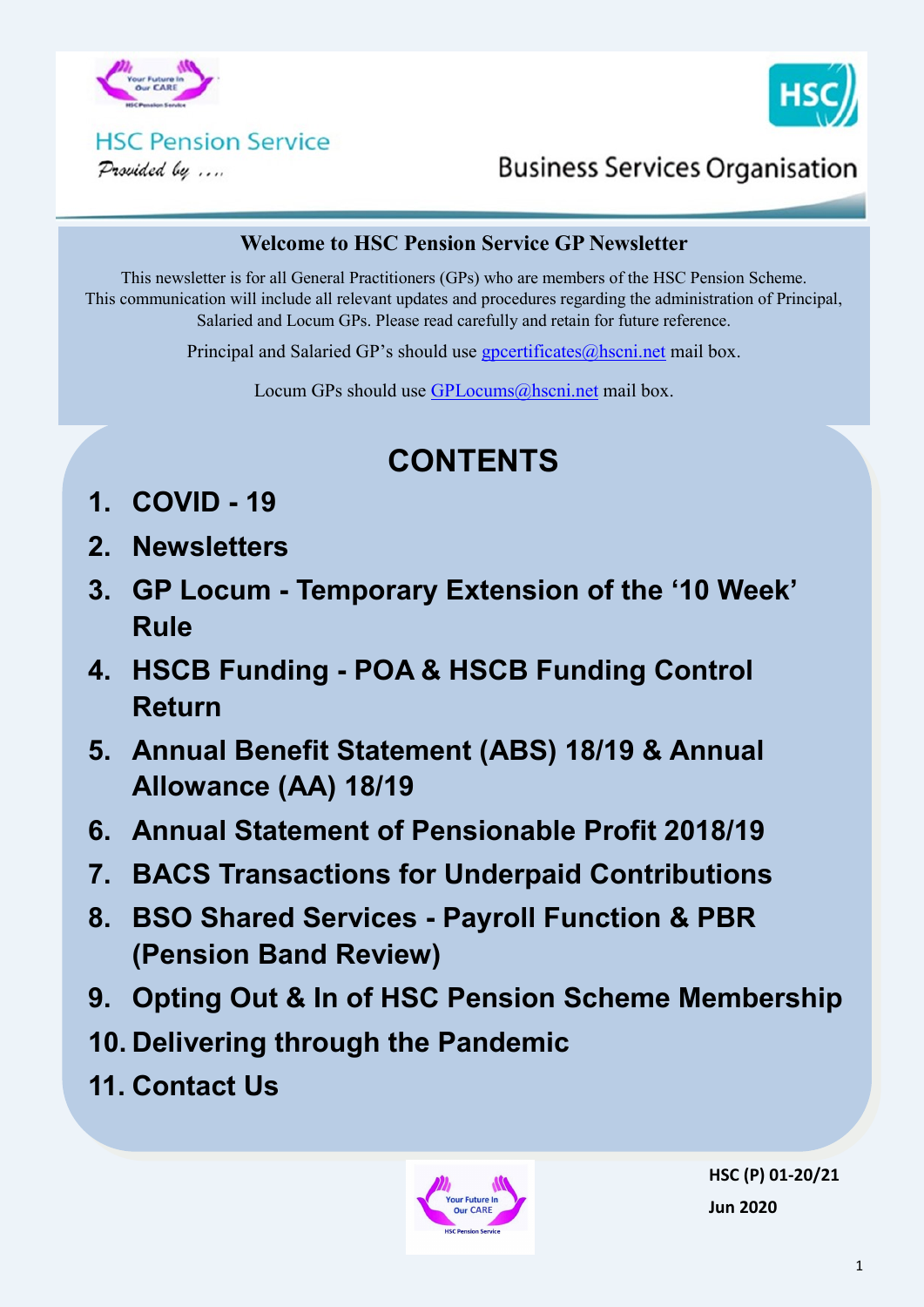## **1. COVID - 19**

Since the lockdown in March the team have all been working remotely. We have been able to continue to complete all our 'Business as Usual' work and we continue to be very busy with all areas of administration. We are operating on temporary reduced telephone cover and request that only urgent queries are telephoned through. Most of the information that you require will be available on our website, or, and more often will have been covered in a previous Newsletter. If you still need to get in touch with us the preferred way to contact the team is by emailing us at [gpcertificates@hscni.net](mailto:gpcertificates@hscni.net)

We would also like to take this opportunity to thank you for your ongoing support and co-operation.

### **2. Newsletters**

The purpose of our Newsletters is to provide current important information to all GPs, Accountants and Practice Managers.

The team take a considerable amount of time preparing the content for the Newsletters to keep the topics relevant to you. As this is our main means of correspondence and communication with you we would really appreciate it if you could ensure that all staff disciplines have access to and are encouraged to read the content of these. Many of the queries we receive are referred back to previous Newsletters or to our website for the information that is readily available.

All Newsletters published are available on our website at **Newsletters**.

## **3. GP Locum - Temporary Extension of the '10 Week' Rule**

The guidance on the GP locum forms A and B has been amended to allow for a relaxation of the '10 week' rule in year 2020/21 to take account of the current pandemic.

Although the forms and guidance state that GP locum work that is more than 10 weeks old cannot be 'pensioned' this rule is being temporarily removed during the current Coronavirus (COVID-19) pandemic to give GP locums more time to complete their forms. The removal of the '10 week window' takes effect from 1 April 2020 until further notice. This means that, for example, a GP locum can declare work performed in April 2020 on their August 2020 Form B **subject to the Form A being validated at the time.**

The 2020/21 GP locum Forms A and B can also be found on our website by clicking [here.](http://www.hscpensions.hscni.net/hscpensions/practitioners/locum/)

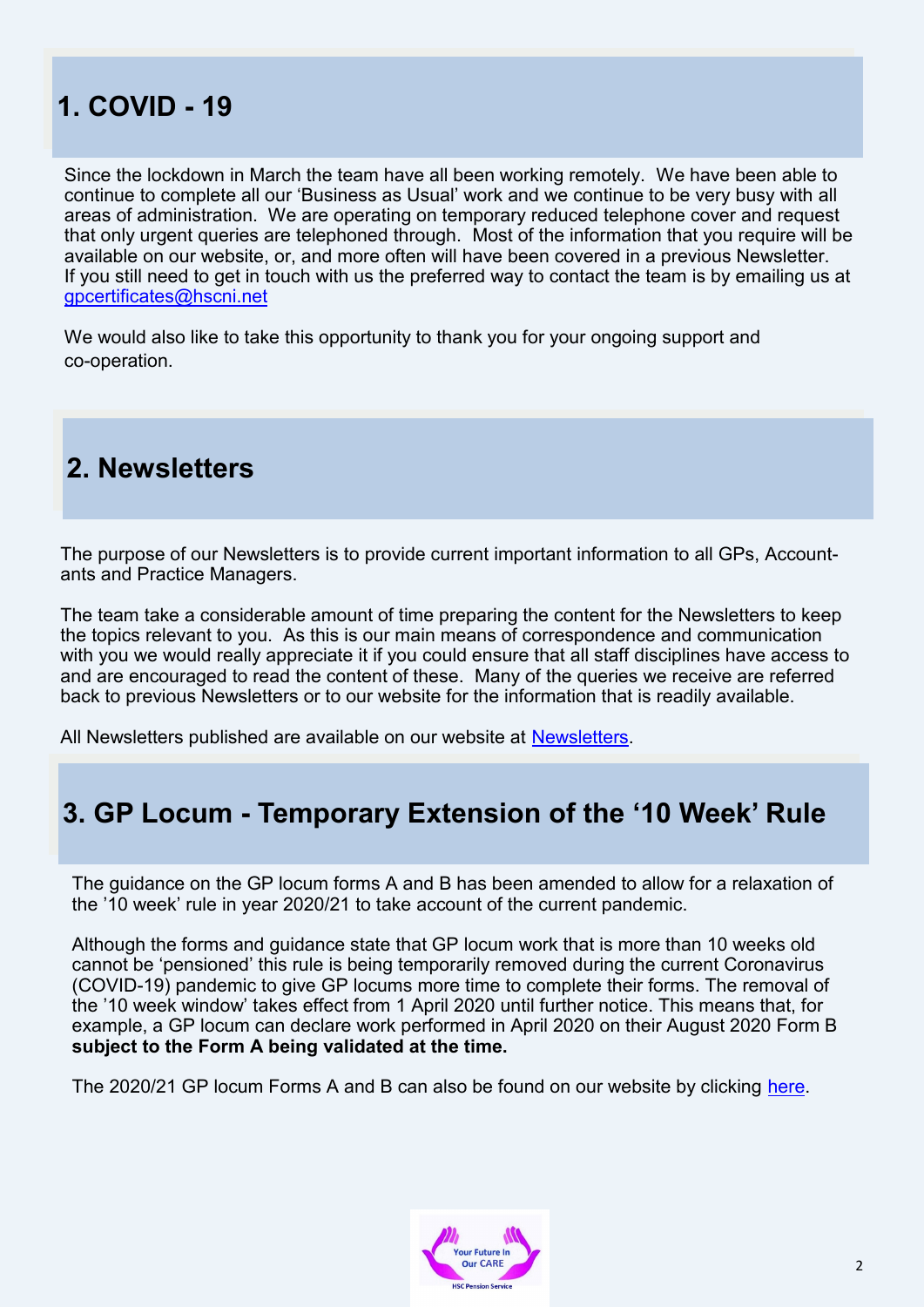# **4. HSCB Funding - POA & HSCB Funding Control Return**

We have been in discussions with colleagues at HSCB and you will be aware that the HSCB will be aligning the Employer element of funding you receive at Practice level. To assist with this ongoing reconciliation, we have revised the Payment on Account form so that it captures all GPs where a GP practice is requesting HSCB funding. The form will now be titled 'Estimated Monthly Practice Superannuation Payment on Account 2021 & HSCB Funding Control Return and is now available [here](http://www.hscpensions.hscni.net/download/Practitioners/Estimated-Monthly-Practice-Superannuation-Payment-on-Account-2021-and-HSCB-Funding-Control-return.xlsx) for any revisions of POA in the current 20/21 year. There is no need to complete a new form for the current year. This form will be used going forward for subsequent years. The returns should continue to be sent to: *gpcertificates@hscni.net* and HSC Pensions will share the information with HSCB on a regular basis. *Please do not send any returns directly to HSCB.* We will only accept the form in electronic excel version as pdfs, photos etc are very difficult to read and quite often illegible resulting in delays for processing.

## **5. Annual Benefit Statement (ABS) 18/19 & Annual Allowance (AA) 18/19**

We are pleased to confirm that we are progressing well with the production of ABS and AA for the 18/19 year. When these have been completed the GPs will each receive an email confirming that these are available to view on Member Self Service (MSS). Please read the content of these emails and share the information with your accountant. We receive multiple emails from GPs regarding the completion of their AA and ABS, even though we have already sent a confirmation email to the member informing them that the information is now available on MSS. In addition when the information has been completed for all GPs the practice manager will receive an email confirming this. For any members who still need to register for the MSS online portal, please do so by registering at : <https://mypension.hscni.net/>

## **6. Annual Statement of Pensionable Profit 2018/19**

As we have concentrated on producing ABS and AA as priority this year, we have only recently started the production of Annual Statements of Pensionable Profit 2018/19 and any corresponding adjustments. We will continue to progress this work through the summer, any adjustments will be made through the Global Sum via FPPS and will be communicated to the Practice Manager for their records.

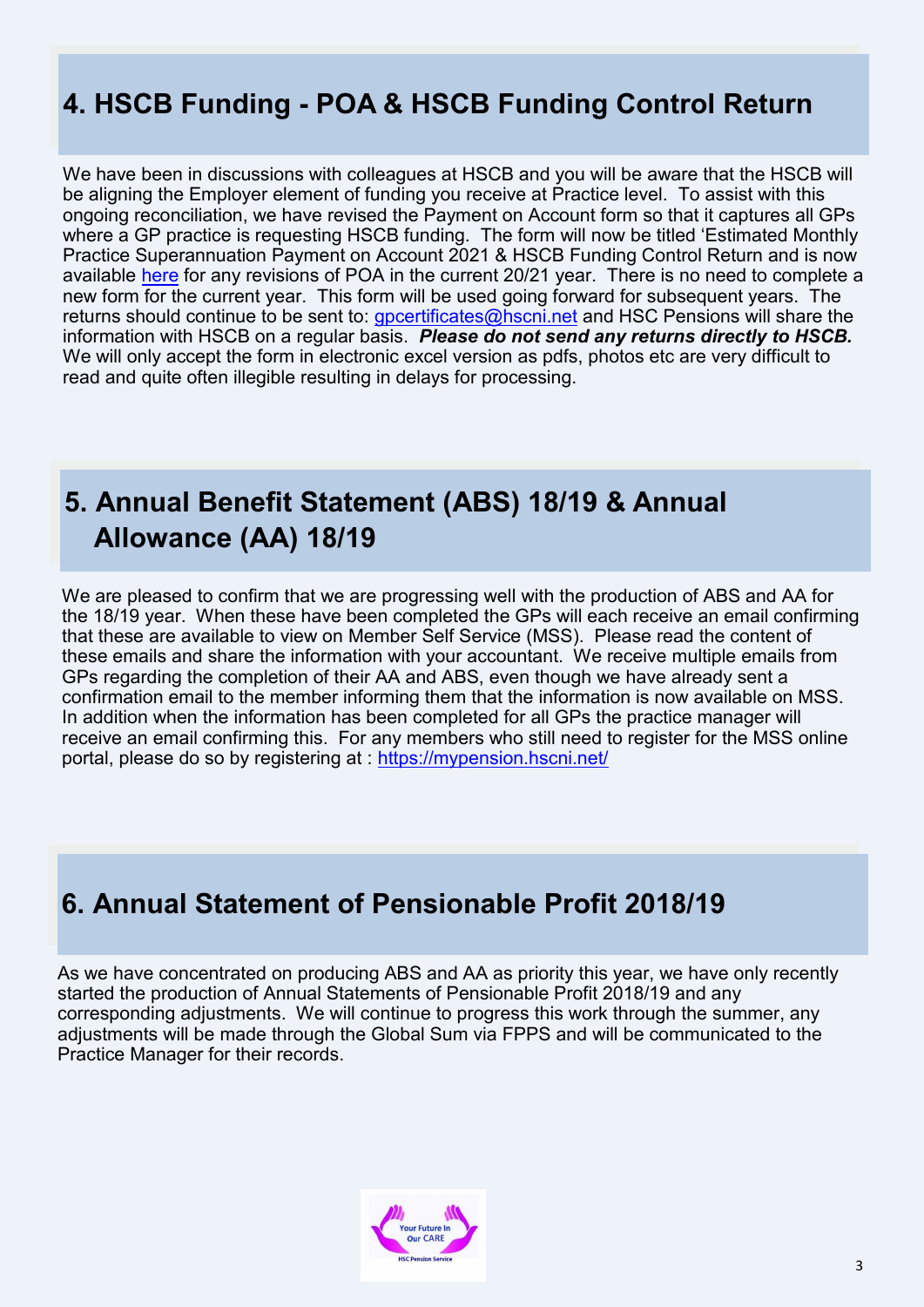# **7. BACS Transactions for Underpaid Contributions**

We are no longer able to accept cheques for under payments of pension contributions.

In these cases you should arrange a BACS payment as below :

Account Name : HSC Pension Scheme Account Sort Code: 950121 Account Number: 90197955

So that we can allocate the payment to your account the reference number should include the practice number and the GP cypher number E.g. Pr000 E0000.

Please send an email to [gpcertificates@hscni.net](mailto:gpcertificates@hscni.net) to confirm the processing of the transaction. We will wait for the transaction to be recorded in the Scheme Bank account before we allocate this to the corresponding GP Annual Certificate.

# **8. BSO Shared Services - Payroll Function & PBR (Pension Band Review)**

You will be aware that from 01.04.2018 any GP OOH work through Belfast, Southern and South Eastern Health trusts has been administered through BSO Shared Services Payroll function. As part of their work the Payroll function complete annual pension band reviews (PBRs). A spot check was completed throughout the year to ensure GPs were held on 12.5% or above, any % below this would have been changed on instruction from HSC Pension Service. As payroll will not be aware of GPs aggregated Practitioner income, HSC Pension Service have asked payroll to set aside all GPs Practitioner income from these PBRs. Any new GP OOH post will have a tier of 12.5% automatically set. If you need this adjusted you should in the first instance send an email to [gpcertificates@hscni.net](mailto:gpcertificates@hscni.net) providing the new tier and the reason for the change. HSC Pension Service will confirm if the change is deemed to be appropriate based on the information we have available and we will confirm any change to shared services payroll on your behalf. Any officer employments will still be subject to the PBRs. At year end all GPs, regardless of status , ie Principal, Assistant, Locum, should complete either a Type 1 Annual Certificate of Pensionable Profit or a Type 2 Self-Assessment of tiered contribution certificate. All forms are available on our website by clicking [here.](http://www.hscpensions.hscni.net/hscpensions/practitioners/) Upon receipt of completed annual returns, HSC Pension Scheme contributions for Practitioner employments will be reconciled by HSC Pension Service.

## **9. Opting Out & In of HSC Pension Scheme Membership**

Members can 'opt out' of HSC Pension Scheme membership at any time. Please remember GPs must either pension all of their practitioner employments or none of their practitioner employments. Members must notify all of their employing authorities, not just HSC Pension Service. GPs can pension their practitioner employments but 'opt out' of officer employments or vice versa. Form SD502 is available on our website at [SD502,](http://www.hscpensions.hscni.net/download/Scheme%20Forms/member_forms/SD502-6.pdf) members are reminded to read the Guidance Notes before deciding to 'opt out' of the HSC Pension Scheme. GPs opting out in year should utilise any overlap profits in that year's annual certificate. We record the date of 'opt out' on the pension record. If a member decides to 'opt in' again we require form [SS14](http://www.hscpensions.hscni.net/download/Scheme%20Forms/SS14-Oct-18-1.pdf) - Start of Pensionable Employment to be completed. This is the only way we can continue to update your pension record so that the accurate status of your scheme membership is recorded.

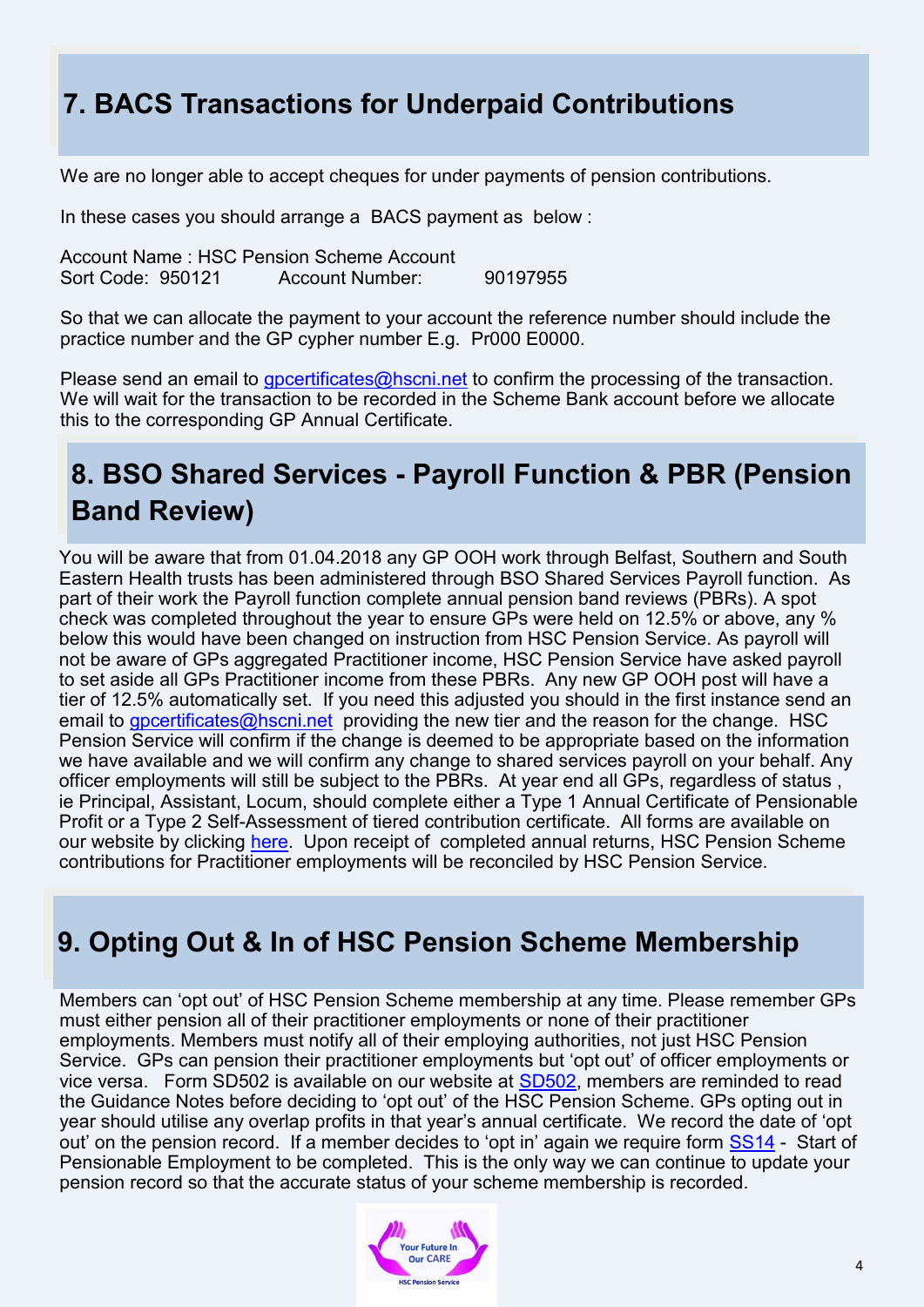# **10. Delivering through the Pandemic**

### **Two months & two metres.. How** *we* **did it!**

As the world became exposed to the coronavirus so the strengths and weaknesses of different public and private sectors fell victim to a similar exposure. The outbreak of Novel Coronavirus certainly created great concern and unrest within the Business Services Organisation but there is strong evidence that it has driven positive change and creativity within our workforce. This was unquestionably apparent within the team at HSC Pension Service.

Certainly at the outset of the crisis the initial step was to reference the Business Continuity Plan (BCP). But really, did any BCP's make adequate provisions for a pandemic situation? The Senior Management Team in pensions met to agree Business Continuity levels in the event of pandemic levels of disruption. Key Performance Indicators were agreed correlating with reduced workforce levels. It was thought that a fully operational service could only be cautiously guaranteed if there was at least 80% of the workforce present; reducing to delivering on retirement applications and payroll functions only should the workforce reduce to as low as 20%. Premises were immediately made as socially distanced *friendly* as possible (if there is such a thing!). Yet the official guidance that soon followed meant that we needed to move quickly to remote working. Within days, almost 90% of the workforce was working from home (WFH). Those who remained on-site were happy to do so for personal reasons and their roles have proved essential to our overall success.

More than two months on and it is remarkable to report that a full service has been delivered and continues despite the fast evolving pandemic situation that disrupted all of society on such a vast and challenging scale. Not only did normal service delivery levels prevail but the pension service team also managed to do this despite other non-pandemic related pressures. The delivery of these services under such extreme and unprecedented pressure is testament to the whole team in pensions and their close alignment with the BSO values; "*Working together, Excellence, Compassion and Openness and Honesty*."

The Agency workers within the pension team are highly valued and there was a spirited mindfulness that providing a full service could go some way in securing their continued employment. As staff vacancies arose within the team due to natural movements, the contribution by agency staff became even more vital; even lending their talents to pioneering some technological advancement and invaluable assistance in the delivery of remote working. Despite training and induction constraints to recruiting new staff, 2 business critical posts have been filled by means of innovative remote induction and training methods. A recruitment exercise is currently well underway to fill the other vacancies in the coming weeks, with social distancing measures being fully considered for the approaching interviews.

End of year (EOY) is a pressurised time for most service areas but particularly so in a finance driven environment such as pensions. Traditionally, the financial year end sees increased numbers of retirement applications and yet all retirements were timely administered with all bacs and direct debit transactions processed remotely. P60 advice notes were issued to almost 40,000 pensioners, weeks ahead of regulatory requirements and CETV's were prepared for disclosure on time.

Information required for the EOY resource accounts is firmly time bound and can only be provided once the financial year has ended i.e. after 31/03/2020 therefore this had to be managed very closely so that all statistics and processes completed by individual teams fed into the resource account disclosures. Due to excellent communications between teams working remotely HSCPS were able to supply the information required within the tight timeframes required by the Department of Health so that faster closing was achieved. During the challenging period that had emerged in March, not only were these deadlines met but there was the added challenge of a server move and a system upgrade within a one week timeslot.

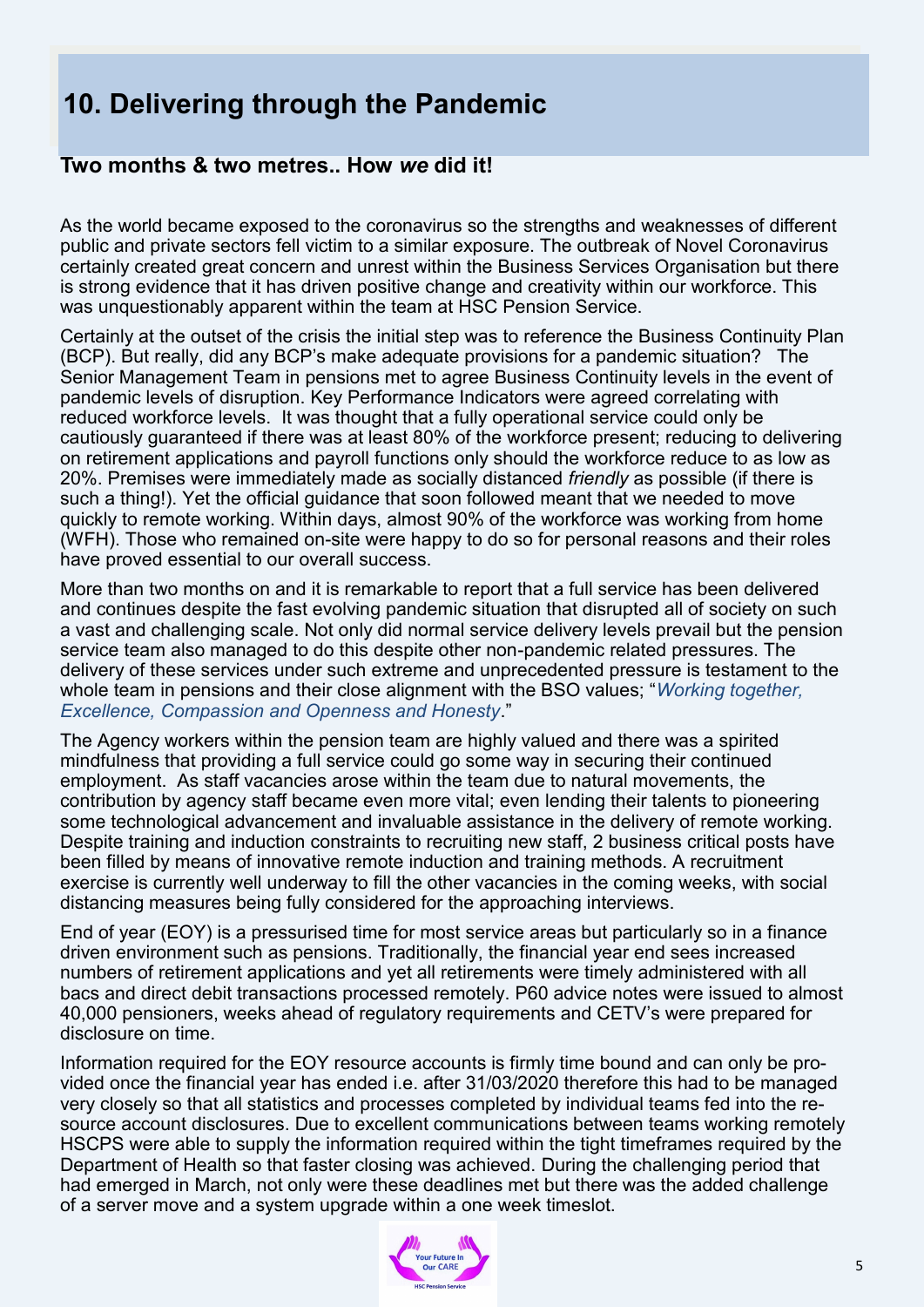## **10. Delivering through the Pandemic**

Once EOY processes were completed, both Test and Live system services migrated over to a new infrastructure and software upgraded to enable regulatory disclosures to HMRC in the new financial year. The timeframes were constricted as this had to be achieved prior to week 1 payroll at the start of April 20. Parallel arrangements had to be made too for the ongoing NI Fire and Rescue Service (NIFRS) onboarding project. Although the NIFRS Finance Director offered to pause any project progression during the crisis, pension senior personnel felt this could still be progressed by the team and continues to move at a fast pace.

The implementation of the HSC pay award in March 2020 meant added pressure too at this time. The Pension Payroll Team were required to recalculate almost 500 pensionable pay figures. Additionally, the Pension Admin team had to revisit hundreds of other pension events such as contribution refunds, transfers of service etc because of the revised pay figures.

Moreover the UK Government's Coronavirus Action Plan envisaged that changes to legislation might be necessary in order to give public bodies across the UK the tools and powers they need to carry out an effective response to this emergency. A key area of this legislation enabled action to increase the available HSC workforce by removing barriers to allow recently retired HSC staff to come back to work and tackle the outbreak without abatement of their pension. This change was made, implemented and communicated to stakeholders via newsletters, website and technical updates. Factsheets were quickly developed to help explain the changes. Restrictions do not permit that Pension workshops can yet be arranged for the forthcoming year and considerations to deliver these remotely are underway. However in the interim the team have increased the One to One Pension Consultations by 50% and are developing other One to One consultation services in order to fully support our members during this time of financial uncertainty. A 40% increase in finance and death benefit related queries has revealed how vulnerable we are as a society in terms of our health and financial wellbeing.

This success story is down to the remarkable talents and skills of all staff, some that may have otherwise remained hidden. Although physically distanced, and I deliberately do not use the term *socially* distanced, there has been and remains a united connection within the teams. Staff keep in touch regularly on a personal as well as a professional basis, setting themselves team challenges for personal goals. Staff shielding and living alone have been at the forefront of everyone's thoughts too. An occasional "how are you?" goes a long way and is a welcome act of kindness to show our fellow feelings to all. It was important also as a cohesive team to be mindful of some staff who had additional pressures at this time such as home schooling and increased caring roles. Staff can be proud of the connected, sense of belonging that they have established; showing strength to colleagues finding it difficult to weather the crisis, particularly in the early days. Staff have drawn on the profit of this empathy when chatting with vulnerable members and pensioners too as they witness a sense of isolation with some callers. They find a friendlier and longer chat seems to ease apprehension and as a consequence, has a positive effect on staff. Certainly there has been an increased sense of our members and pensioners wanting to put "financial matters in order". Staff are happy to provide extra reassurance and assistance at this time. We have also realigned processes to allow for difficulties that may be faced by those shielding, such as requirements for witnessing of declarations. Exposure to the upsurge in negativity can make the most optimistic of us feel frustrated and deflated and that can be as contagious as the disease itself.

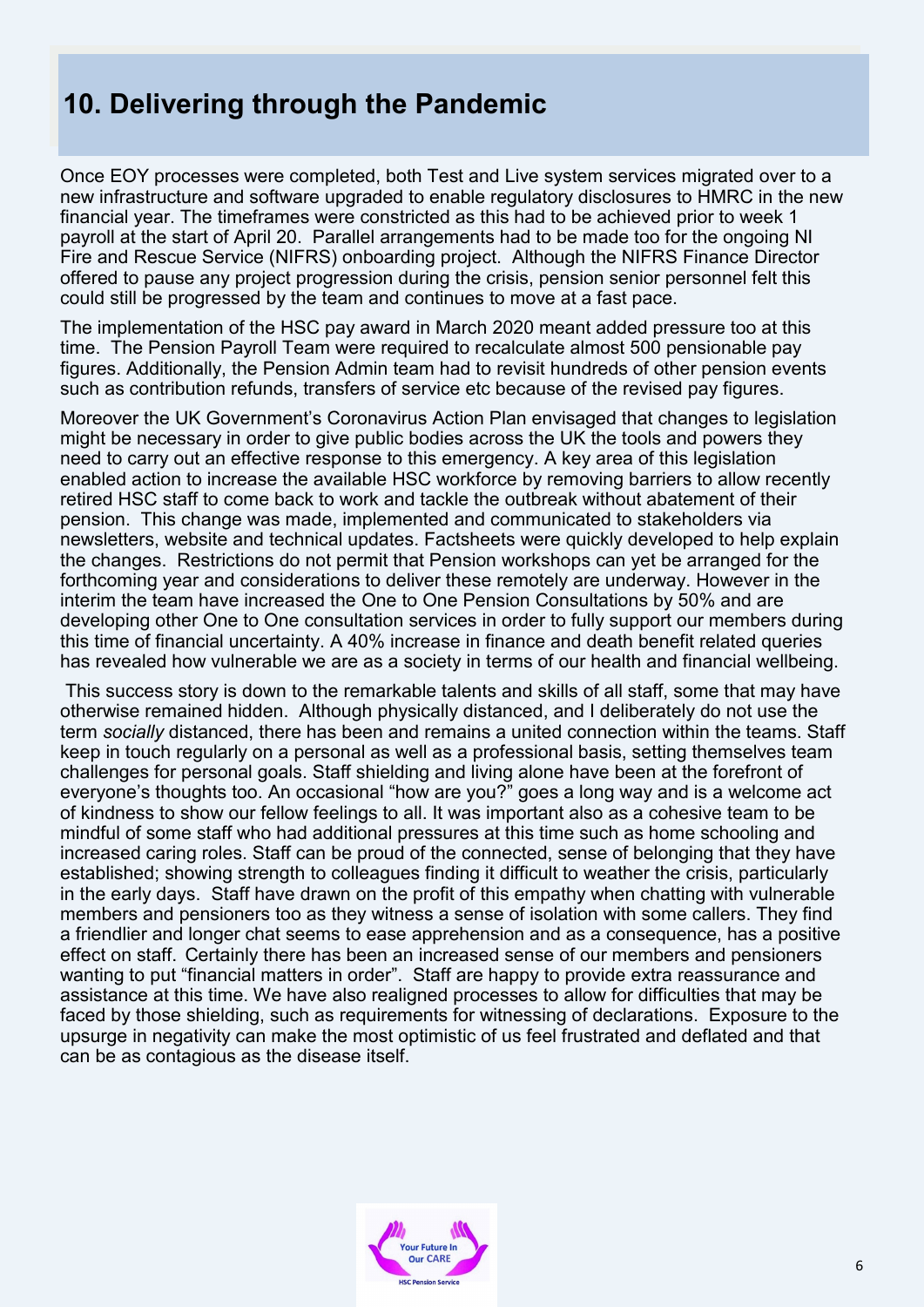# **10. Delivering through the Pandemic**

Although we miss face to face contact to an extent, thanks to technology, we can enjoy some visual contact. It's great to check in with our colleagues visually and to see their creative attempts at home hairdressing! And let's be honest, everyone has been enjoying a good old nosey at all the WFH background scenes! We ensure we show our appreciation towards each other and encourage valuable downtime as the weekend approaches and particularly before the Bank Holiday breaks… yes we've had 3 in these two months!

There has been an overwhelming sense of pride among staff and there have been calls to have a platform to recognise and reward staff who have shown great strengths during this situation. This is something we will review once a fresh "new" normality resumes, whenever that may be. In the meantime, we aim to stay safe, stay connected and continue to deliver the best service we can to all our valued members and pensioners as proud employees of the Business Services Organisation. We consider it a privilege to serve our frontline staff.

When it rains...look for the rainbow!